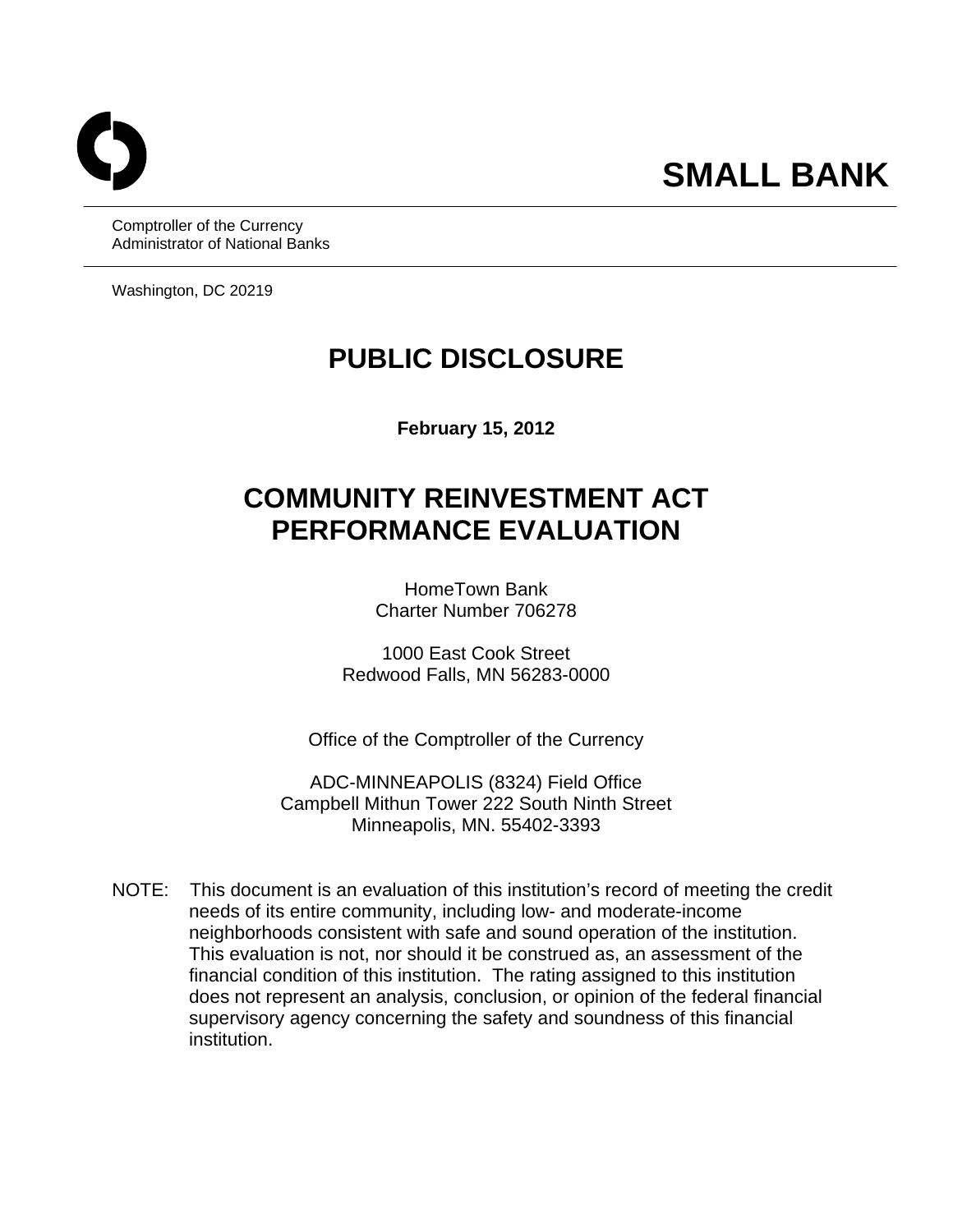### **INSTITUTION'S CRA RATING: This institution is rated Satisfactory.**

The major factors supporting this rating include:

- The loan-to-deposit ratio is reasonable.
- A substantial majority of loan originations are made in the assessment areas (AA).
- Overall distribution of loans reflects reasonable penetration among borrowers of different income levels.

# **SCOPE OF EXAMINATION**

We evaluated HomeTown Bank's Community Reinvestment Act (CRA) performance for the period of March 31, 2006 through December 31, 2011 to determine how the bank is meeting the credit needs of the community. Our scope focused on the institution's primary product of residential real estate loans, which are 35 percent of total loans. Non-residential mortgages also represent 35 percent of total loans; however, we selected residential real estate loans due to the high volume of mortgages sold on the secondary market. To gather loan data, we selected at least 20 residential mortgages from each of the three AAs from the period of January 1, 2009 through December 31, 2011.

We used the Thrift Financial Report data to determine the bank's quarterly loan-todeposit ratio and loan volume information. To find similarly situated financial institutions to compare the loan-to-deposit ratios, we used the FDIC Deposit Market Share Report as of June 30, 2011. The most recent financial information is as of December 31, 2011.

The non-Metropolitan Statistical Area (MSA) AA carried the most weight in assigning the overall CRA rating of the institution. The non-MSA AA contains five of the seven branches and has the majority of lending and deposit activity. We gave the second most weight to the Nicollet County AA, as it had the second highest level of lending activity in the loan sample.

# **DESCRIPTION OF INSTITUTION**

HomeTown Bank of Redwood Falls is a \$199 million bank, wholly owned by Redwood Financial Inc. Since the last CRA exam, the institution has purchased five additional branches, giving it a total of seven branches. The Jordan branch was purchased in 2009 and the Cleveland, St. Peter, Henderson, and Le Sueur branches were purchased in 2007. The institution has no deposit capturing ATMs.

HomeTown Bank is a full-service bank that offers a variety of products designed to meet the financial needs of the community. As of December 30, 2011, net loans and leases were 65 percent of total assets. Due to the current low interest rates, the institution has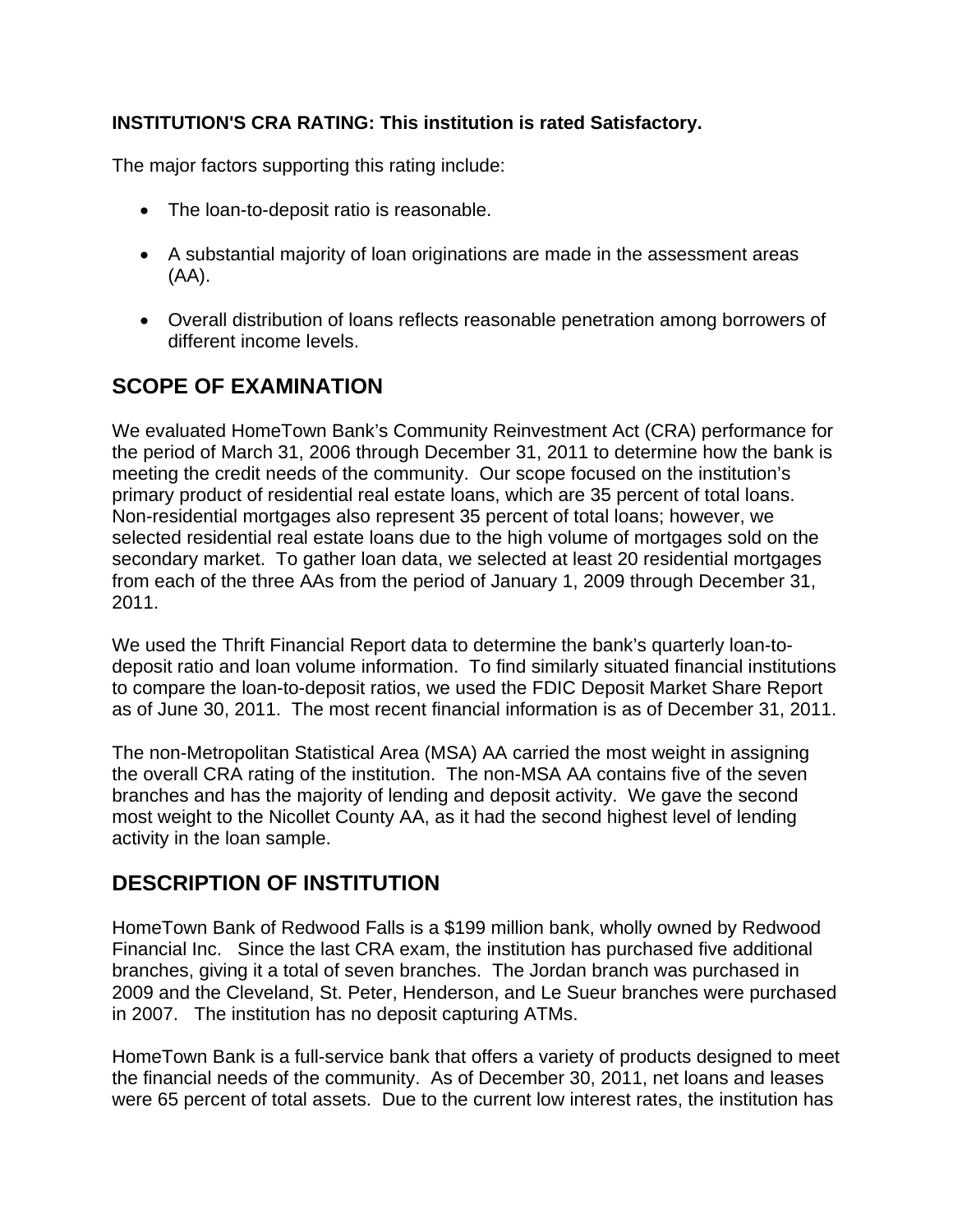had an increased volume of refinance home loans. There are no known legal or financial impediments that would hinder the institution's ability to serve the credit needs of its communities. HomeTown's last CRA rating, dated July 26, 2006, was "Satisfactory".

# **DESCRIPTION OF ASSESSMENT AREAS**

The institution has three assessment areas: (1) the non-MSA AA counties of Redwood, Renville, Sibley, and Le Sueur (2) Nicollet County in the Mankato-North Mankato MSA, and (3) three contiguous census tracts in Scott County which is part of the Minneapolis-St. Paul-Bloomington, MN-WI MSA.

# **Non-MSA AA**

The non-MSA AA consists of four contiguous counties; Redwood, Renville, Sibley, and Le Sueur. There are 19 middle income census tracts and three upper income tracts in the AA. The AA meets regulatory requirements and does not arbitrarily exclude any low- or moderate- income geographies.

As of December 2011, unemployment levels in Redwood County were slightly lower than statewide average of 5.7 percent and levels in Le Sueur, Renville, and Sibley were slightly higher. There are a total of 20,257 families in the AA with 15 percent low income, 18 percent moderate income, 26 percent middle income, and 41 percent upper income. Based on the 2000 Census data for the entire non-MSA AA, the weighted average of median family income is \$49,193. The 2000 U.S. Census data identified 8 percent of households below the poverty level.

Of the banks in the non-MSA AA, HomeTown has 7.30 percent of the deposit market share according to the June 30, 2011 FDIC Deposits Market Share Report. Farming and agriculture related business represent a large sector of the economy with 19 percent of jobs coming from the agriculture sector for the AA. Improved commodity prices have been a boost to the agriculture sector. The largest sector of the AA is the services sector which provides 37 percent of the jobs. The community contact indicated that local financial institutions are active in the community.

# **Nicollet County AA (part of Mankato-North Mankato MSA)**

The Nicollet County AA consists of six middle income census tracts. The institution added this AA when they purchased the St. Peter branch in 2007. The AA meets regulatory requirements and does not arbitrarily exclude any low- or moderate- income geographies. Nicollet County's unemployment rate of 4.4 percent as of December 2011 is below the state average of 5.7 percent. The weighted average of median income is \$55,983. Families below poverty are 7.6 percent of the population. Owner occupied housing represents 72 percent of the housing stock and rental occupied units total 23 percent.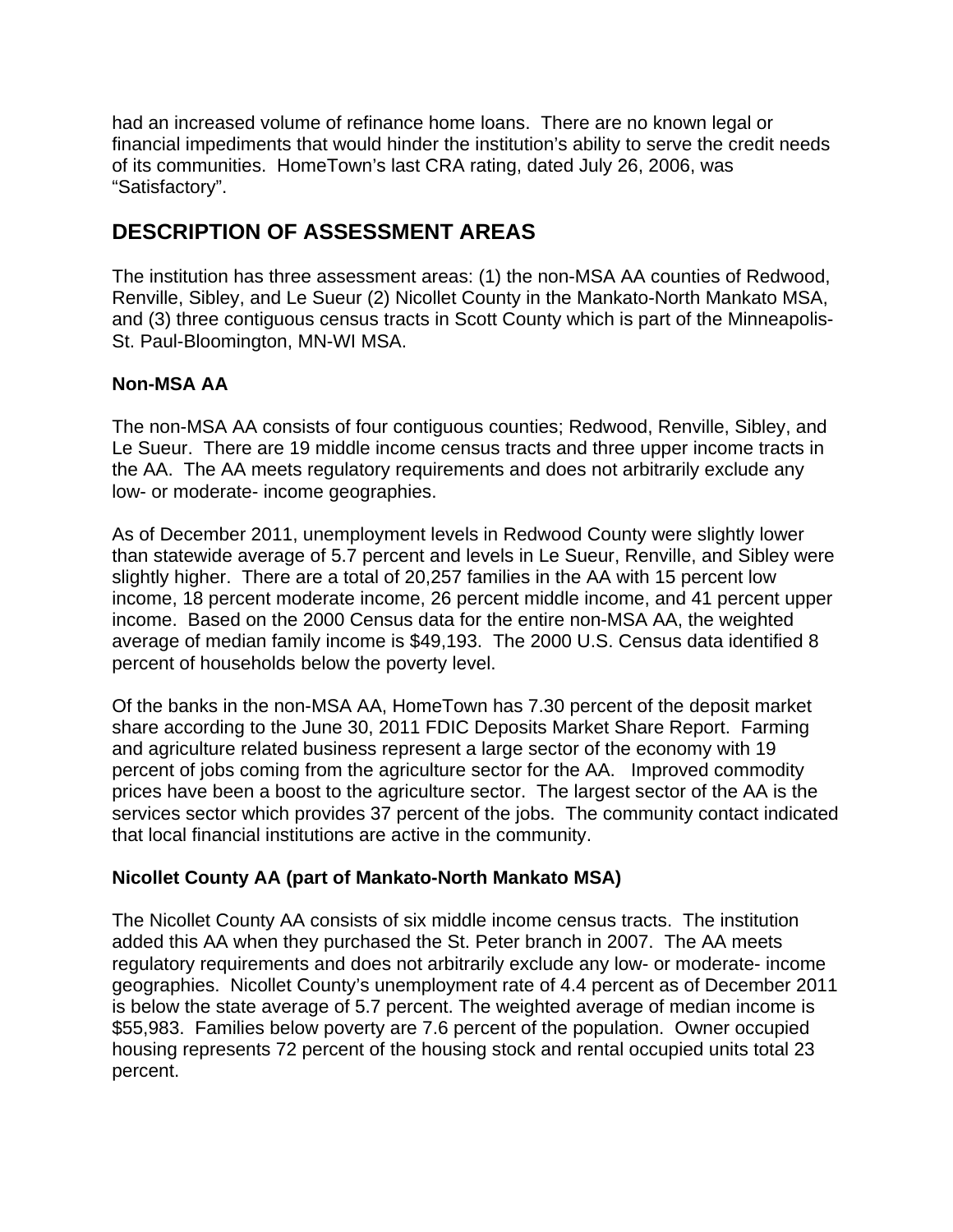### **Scott County AA (part of Minneapolis-St. Paul-Bloomington, MN-WI MSA)**

The Scott County AA consists of three contiguous census tracts that make up the west area of Scott County, which is part of the Minneapolis-St. Paul-Bloomington, MN-WI MSA. The AA was added in 2009 with the purchase of the Jordan branch. All three tracts are middle income. Based on the 2000 Census data, the weighted average median family income is \$59,656 for the AA. The AA meets regulatory requirements and does not arbitrarily exclude any low- or moderate- income geographies. Scott County's unemployment rate of 5.4 percent as of December 2011 is slightly lower than the state average. The service industry represents the largest sector of the AA economy with 41 percent of jobs followed by agriculture and construction both at 10 percent.

# **CONCLUSIONS WITH RESPECT TO PERFORMANCE CRITERIA**

#### **Loan-to-Deposit Ratio**

The Loan-to-Deposit Ratio (LTD) is reasonable given the institution's size, financial condition, and AAs credit needs. Compared to similarly situated lenders in the AAs, the LTD is favorable. The LTD averaged 85.95 percent in the 23 quarters since the last CRA exam. The ratio ranged from 77.27 percent to 98.47 percent over the period. We determined similarly situated banks based on total deposits in the AAs, branches, and total assets as of June 30, 2011.

| <b>Bank Loan-to-Deposit Ratios</b>        |                  |                         |  |  |  |  |  |  |  |
|-------------------------------------------|------------------|-------------------------|--|--|--|--|--|--|--|
| Institution                               | Assets           | Average Loan-to-Deposit |  |  |  |  |  |  |  |
|                                           | (as of 12/31/11) | Ratio; 2Q06-4Q11        |  |  |  |  |  |  |  |
| First National Bank Minnesota – St. Peter | \$190 million    | 74.09%                  |  |  |  |  |  |  |  |
| First Security Bank – Sleepy Eye          | \$184 million    | 76.74%                  |  |  |  |  |  |  |  |
| <b>Prior Lake State Bank</b>              | \$191 million    | 78.45%                  |  |  |  |  |  |  |  |
| Cornerstone State Bank - Montgomery       | \$117 million    | 86.50%                  |  |  |  |  |  |  |  |
| <b>HomeTown Bank</b>                      | \$199 million    | 85.95%                  |  |  |  |  |  |  |  |

*Source: FDIC Deposit Market Share Report* 

#### **Lending in Assessment Area**

Our review of loans originated between January 1, 2009 and December 31, 2011 found that the substantial majority of lending is in the bank's AAs. We found that 85.5 percent of loans by number and 88.4 percent by dollar volume were originated within the bank's AAs. The following tables illustrate the institution's performance.

| <b>Lending in HomeTown Bank's Three Assessment Areas</b> |                 |               |         |       |                  |          |       |          |       |          |  |
|----------------------------------------------------------|-----------------|---------------|---------|-------|------------------|----------|-------|----------|-------|----------|--|
|                                                          | Number of Loans |               |         |       | Dollars of Loans |          |       |          |       |          |  |
|                                                          | Inside          |               | Outside |       | Total            | Inside   |       | Outside  |       | Total    |  |
| Loan Type                                                | #               | $\frac{0}{0}$ | #       | $\%$  |                  | \$(000s) | %     | \$(000s) | %     | \$(000s) |  |
|                                                          |                 |               |         |       |                  |          |       |          |       |          |  |
| Residential Loans                                        | 47              | 85.5%         |         | 14.5% | 55               | \$5,450  | 88.4% | \$715    | 11.6% | \$6,615  |  |

*Source: Loan sample from HMDA review.*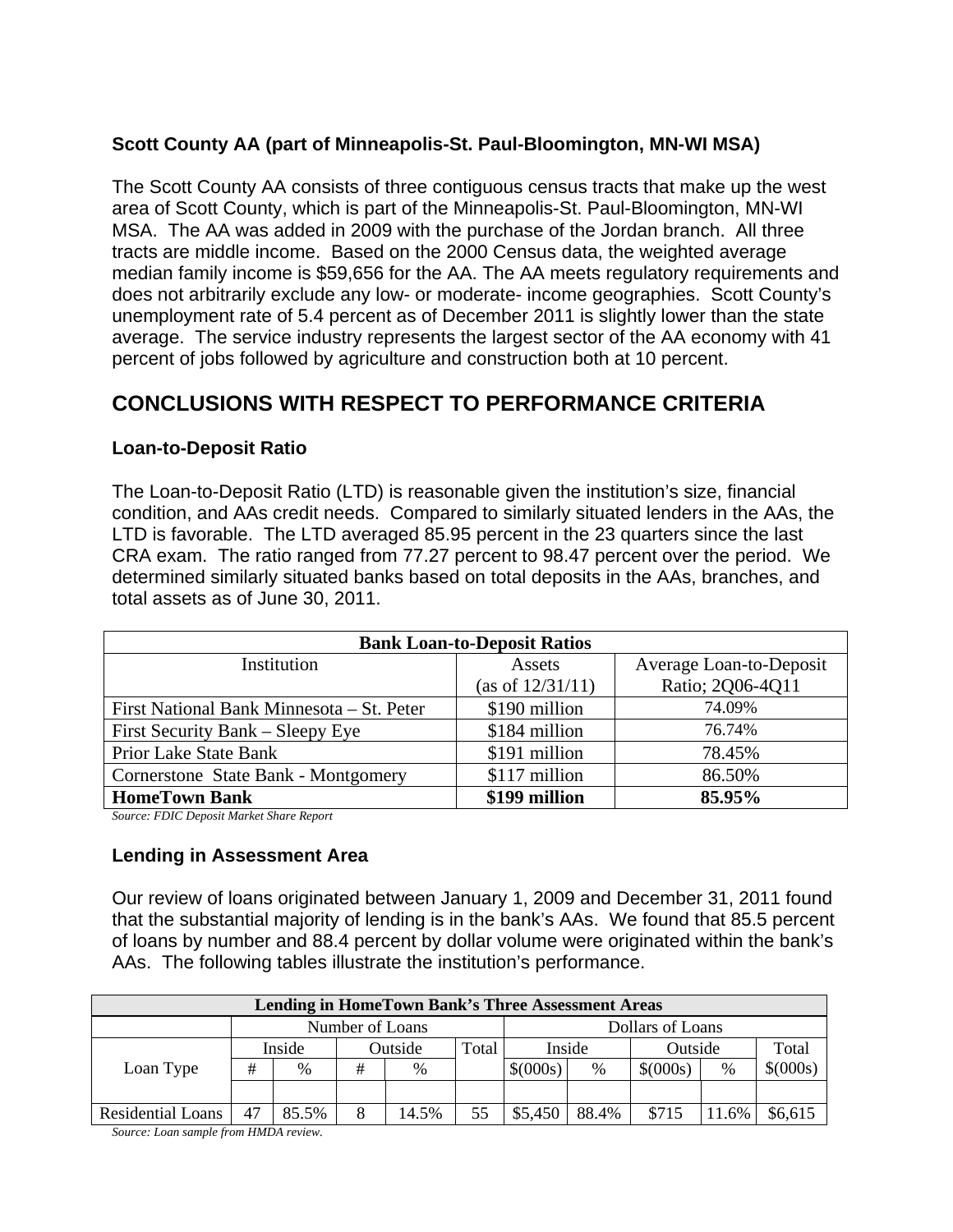#### **Lending to Borrowers of Different Incomes**

The overall distribution of borrowers reflects reasonable penetration among individuals of different income levels in the bank's three AAs. For each AA we compared the bank's lending to demographic data as well as to aggregate HMDA lending data.

#### *Performance in the Non-MSA AA*

The distribution of borrowers reflects reasonable penetration among individuals of different income levels (including low- and moderate- income), given the demographics of the AA. Lending to low income borrowers is below the demographic comparator, however, given that the area poverty rate is at 8 percent, this is considered reasonable. Our analysis is based on the loan sample and available census data.

| Borrower Distribution of Residential Real Estate Loans in the Non-MSA AA |          |          |            |          |          |          |                 |          |  |  |
|--------------------------------------------------------------------------|----------|----------|------------|----------|----------|----------|-----------------|----------|--|--|
| Borrower                                                                 | Low      |          | Moderate   |          | Middle   |          | Upper           |          |  |  |
| Income Level                                                             |          |          |            |          |          |          |                 |          |  |  |
| Loan Type                                                                | % of AA  | $%$ of   | $\%$ of AA | $%$ of   | % of AA  | $%$ of   | % of $AA$       | $%$ of   |  |  |
|                                                                          | Families | Number   | Families   | Number   | Families | Number   | <b>Families</b> | Number   |  |  |
|                                                                          |          | of Loans |            | of Loans |          | of Loans |                 | of Loans |  |  |
| Residential                                                              | 14.7%    | 7.3%     | 17.6%      | 22.0%    | 26.5%    | 14.6%    | 41.2%           | 56.1%    |  |  |
| <b>Real Estate</b>                                                       |          |          |            |          |          |          |                 |          |  |  |
| Loans                                                                    |          |          |            |          |          |          |                 |          |  |  |

*Source: Loan sample and 2000 US census data* 

Compared to HMDA reportable banks in the AA, lending to low- and moderate- income borrowers reflects excellent penetration. The following table is based on our loan sample and available HMDA data.

| <b>Borrower Distribution of Residential Real Estate Loans in non-MSA AA</b> |              |        |                    |          |              |          |              |          |  |  |
|-----------------------------------------------------------------------------|--------------|--------|--------------------|----------|--------------|----------|--------------|----------|--|--|
| Borrower                                                                    | Low          |        | Moderate           |          | Middle       |          | Upper        |          |  |  |
| Income Level                                                                |              |        |                    |          |              |          |              |          |  |  |
| Loan Type                                                                   | $%$ of       | $%$ of | $%$ of             | $%$ of   | $%$ of       | $%$ of   | $%$ of       | $%$ of   |  |  |
|                                                                             | <b>HMDA</b>  | Number | <b>HMDA</b>        | Number   | <b>HMDA</b>  | Number   | <b>HMDA</b>  | Number   |  |  |
|                                                                             | reporting    |        | of Loans reporting | of Loans | reporting    | of Loans | reporting    | of Loans |  |  |
|                                                                             | <b>Banks</b> |        | <b>Banks</b>       |          | <b>Banks</b> |          | <b>Banks</b> |          |  |  |
| Residential<br><b>Real Estate</b><br>Loans                                  | 7.6%         | 7.3%   | 19.5%              | 22.0%    | 23.8%        | 14.6%    | 38.5%        | 56.1%    |  |  |

*Note: 10.6% of HMDA reportable loans did not contain income information. Source: Loan sample and 2010 HMDA peer data* 

# *Performance in the Nicollet County AA (Mankato-North Mankato MSA)*

The distribution of borrowers reflects excellent penetration among individuals of different income levels (including low- and moderate-income), given the demographics of the Nicollet County AA. Lending to low- and moderate-income individuals exceeds the demographics of the AA.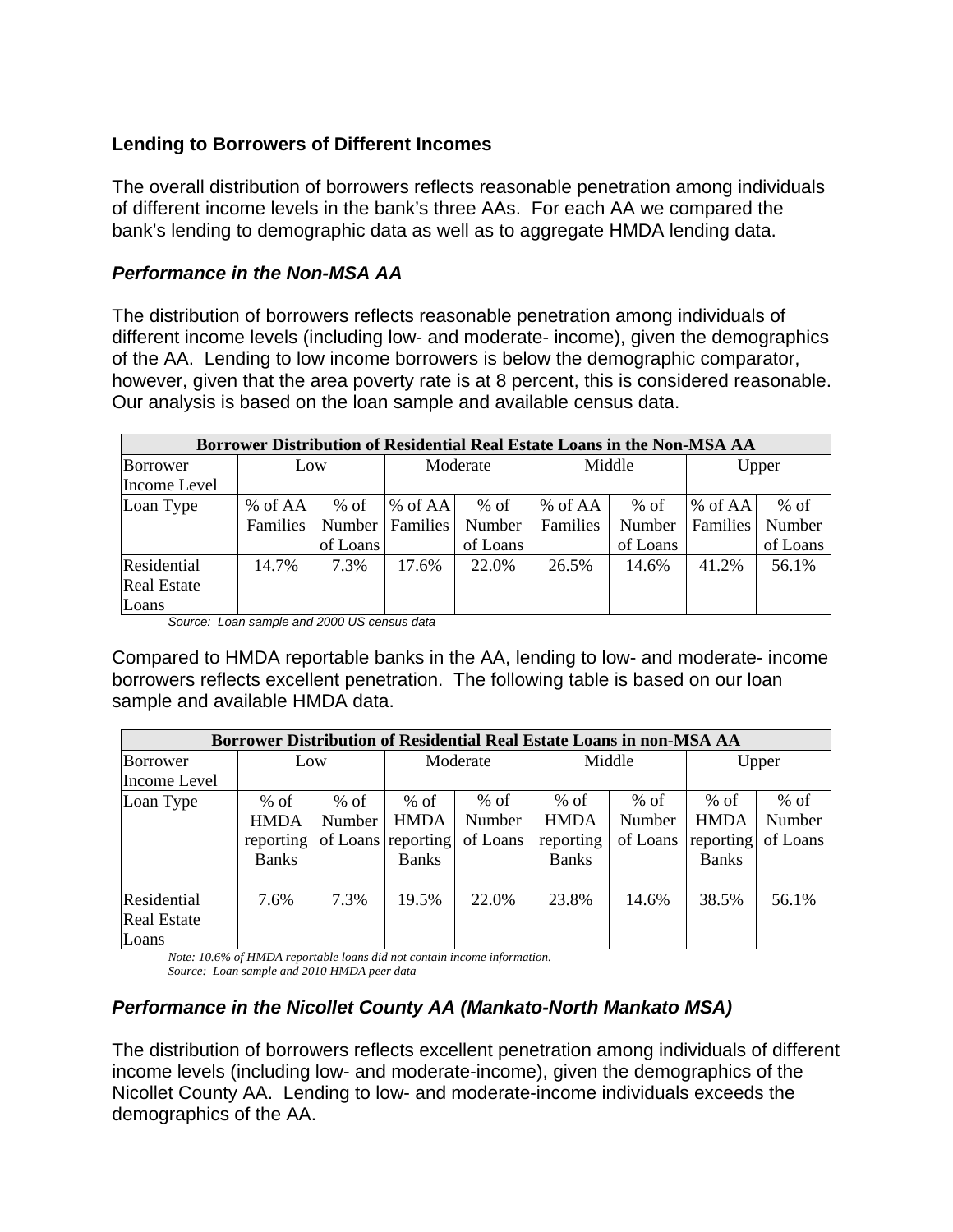| <b>Borrower Distribution of Residential Real Estate Loans in the Nicollet County AA</b> |          |          |            |          |          |          |                 |          |  |  |
|-----------------------------------------------------------------------------------------|----------|----------|------------|----------|----------|----------|-----------------|----------|--|--|
| Borrower                                                                                | Low      |          | Moderate   |          | Middle   |          | Upper           |          |  |  |
| Income Level                                                                            |          |          |            |          |          |          |                 |          |  |  |
| Loan Type                                                                               | % of AA  | $%$ of   | $\%$ of AA | $%$ of   | % of AA  | $%$ of   | $%$ of AA       | $%$ of   |  |  |
|                                                                                         | Families | Number   | Families   | Number   | Families | Number   | <b>Families</b> | Number   |  |  |
|                                                                                         |          | of Loans |            | of Loans |          | of Loans |                 | of Loans |  |  |
| Residential                                                                             | 11.1%    | 15.0%    | 13.9%      | 15.0%    | 23.9%    | 35.0%    | 51.1%           | 35.0%    |  |  |
| <b>Real Estate</b>                                                                      |          |          |            |          |          |          |                 |          |  |  |
| Loans                                                                                   |          |          |            |          |          |          |                 |          |  |  |

*Source: loan sample and 2000 US census data* 

The distribution of borrowers reflects reasonable penetration among individuals of different income levels when compared to the aggregate HMDA lenders. Lending to low-income borrowers exceeds the HMDA aggregate while lending to moderate-income families is below the HMDA aggregate. Combined lending to low- and moderateincome individuals is on par with HMDA reportable banks in the AA.

| Borrower Distribution of Residential Real Estate Loans in the Nicollet County AA |              |        |                    |          |              |          |              |          |  |  |  |
|----------------------------------------------------------------------------------|--------------|--------|--------------------|----------|--------------|----------|--------------|----------|--|--|--|
| Borrower                                                                         | Low          |        | Moderate           |          | Middle       |          | Upper        |          |  |  |  |
| Income Level                                                                     |              |        |                    |          |              |          |              |          |  |  |  |
| Loan Type                                                                        | $%$ of       | $%$ of | $%$ of             | $%$ of   | $%$ of       | $%$ of   | $%$ of       | $%$ of   |  |  |  |
|                                                                                  | <b>HMDA</b>  | Number | <b>HMDA</b>        | Number   | <b>HMDA</b>  | Number   | <b>HMDA</b>  | Number   |  |  |  |
|                                                                                  | reporting    |        | of Loans reporting | of Loans | reporting    | of Loans | reporting    | of Loans |  |  |  |
|                                                                                  | <b>Banks</b> |        | <b>Banks</b>       |          | <b>Banks</b> |          | <b>Banks</b> |          |  |  |  |
|                                                                                  |              |        |                    |          |              |          |              |          |  |  |  |
| Residential                                                                      | 8.2%         | 15.0%  | 24.0%              | 15.0%    | 24.9%        | 35.0%    | 33.3%        | 35.0%    |  |  |  |
| <b>Real Estate</b>                                                               |              |        |                    |          |              |          |              |          |  |  |  |
| Loans                                                                            |              |        |                    |          |              |          |              |          |  |  |  |

*Note: 9.6% of HMDA report loans did not contain income information.*

*Source: Loan sample and 2010 HMDA peer data* 

### *Performance in the Scott County AA (Minneapolis/St. Paul/Bloomington MSA)*

The distribution of borrowers reflects, given the demographics of the Scott County AA, reasonable penetration among individuals of different income levels (including low- and moderate- income). Lending to low-income borrowers exceeds the demographic comparator while lending to moderate income families falls below the comparator.

| <b>Borrower Distribution of Residential Real Estate Loans in the Scott County AA</b> |          |          |                 |          |          |          |           |          |  |  |
|--------------------------------------------------------------------------------------|----------|----------|-----------------|----------|----------|----------|-----------|----------|--|--|
| Borrower                                                                             | Low      |          | Moderate        |          | Middle   |          | Upper     |          |  |  |
| Income Level                                                                         |          |          |                 |          |          |          |           |          |  |  |
| Loan Type                                                                            | % of AA  | $%$ of   | $%$ of AA       | $%$ of   | % of AA  | $%$ of   | $%$ of AA | $%$ of   |  |  |
|                                                                                      | Families | Number   | <b>Families</b> | Number   | Families | Number   | Families  | Number   |  |  |
|                                                                                      |          | of Loans |                 | of Loans |          | of Loans |           | of Loans |  |  |
| Residential                                                                          | 17.6%    | 30.0%    | 23.0%           | 15.0%    | 32.5%    | 50.0%    | 26.9%     | 5.0%     |  |  |
| <b>Real Estate</b>                                                                   |          |          |                 |          |          |          |           |          |  |  |
| Loans                                                                                |          |          |                 |          |          |          |           |          |  |  |

*Source: loan sample and 2000 US census data* 

The distribution of borrowers also reflects reasonable penetration among individuals of